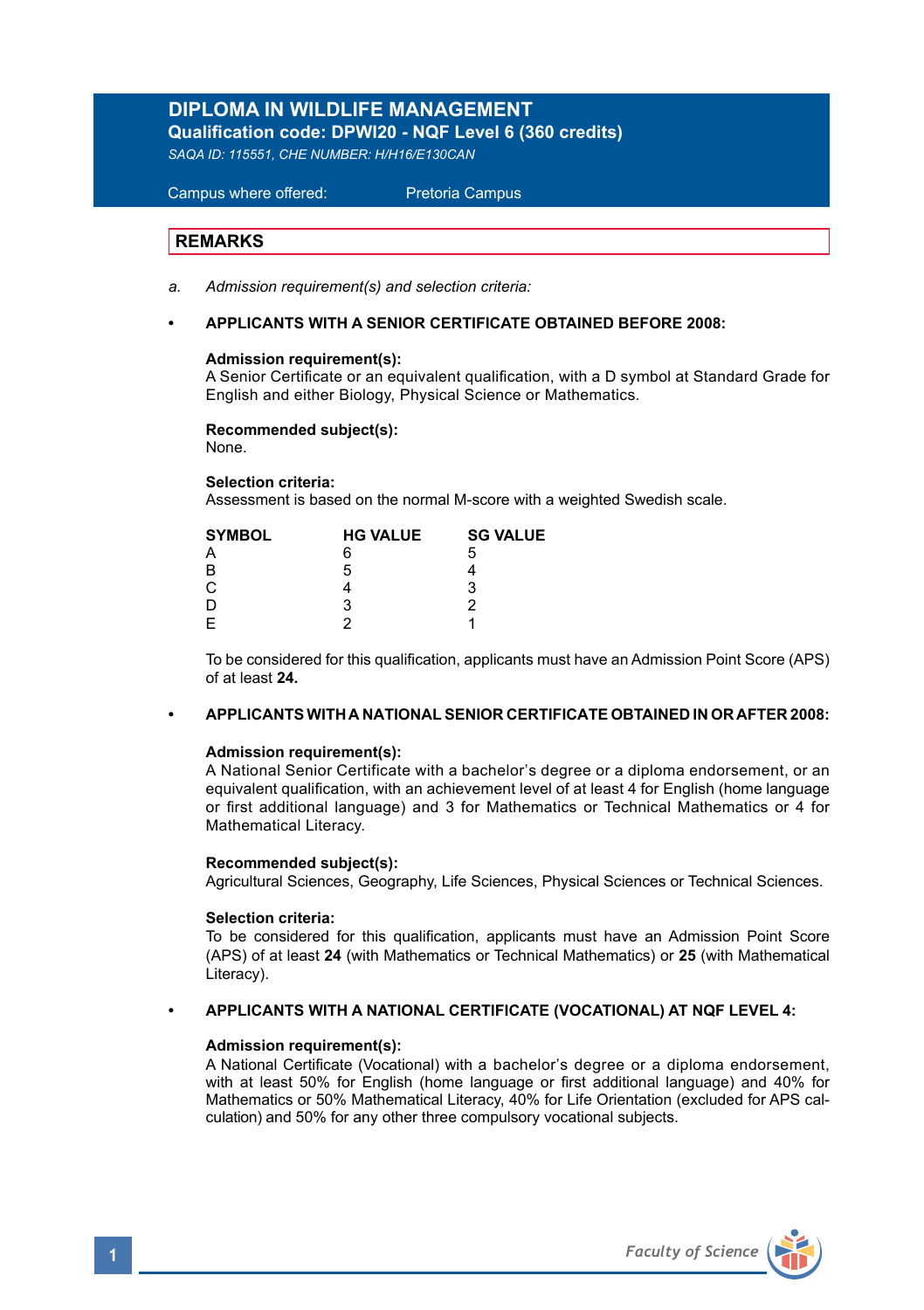### **Selection criteria:**

To be considered for this qualification, applicants must have an Admission Point Score (APS) of at least **24** (with Mathematics or Technical Mathematics) or **25** (with Mathematical Literacy).

*b. Assessment procedure(s):* 

Applicants with the minimum APS will be considered for admission until the programme complement is full.

 Acceptance is subject to available capacity according to the Student Enrolment Plan (SEP). Once a programme is full, a waiting list will be in place to provide an opportunity for applicants to fill places of those who did not register on time. Applicants will be informed of their status per official letter from the Office of the Registrar, alternatively, they can check their application status on the TUT website, www.tut.ac.za.

- *c. Minimum duration:* Three years.
- *d. Presentation:* Day classes.
- *e. Intake for the qualification:* January only.
- *f. Exclusion and readmission:* See Chapter 2 of Students' Rules and Regulations.
- *g. Recognition of Prior Learning (RPL), equivalence and status:* See Chapter 30 of Students' Rules and Regulations.
- *h. Training excursions, field trips and practicals:*  Training excursions, field trips and practical classes are compulsory and involve additional expenses, over and above the class fees. Basic camping equipment is also required. Students will be provided with further details at registration.
- *i. General:*

It is compulsory to wear the required uniform during certain practical classes. Uniforms may also be worn to class and to practicals. Students will be provided with details about uniforms at registration. The nature of the training involves a degree of risk, and although all reasonable precautions are taken by the University and the Department to prevent accidents and injuries, it is recommended that students take out insurance. More information is available at registration.

*j. Work-Integrated Learning I:* See Chapter 5 of Students' Rules and Regulations.

| <b>FIRST YEAR</b> |                                               |              |               |                               |  |  |
|-------------------|-----------------------------------------------|--------------|---------------|-------------------------------|--|--|
| <b>CODE</b>       | <b>MODULE</b>                                 | <b>NQF-L</b> | <b>CREDIT</b> | <b>PREREQUISITE MODULE(S)</b> |  |  |
| CAP105X           | Communication for Academic<br>Purposes        | (5)          | (10)          |                               |  |  |
| <b>INF125D</b>    | <b>Information Literacy</b><br>(block module) | (5)          | (3)           |                               |  |  |
| <b>LFS125X</b>    | Life Skills (block module)                    | (5)          | (2)           |                               |  |  |
| LIT105D           | <b>Computer Literacy</b>                      | (5)          | (9)           |                               |  |  |
| <b>WEY105D</b>    | Wildlife Ecology I                            | (5)          | (24)          |                               |  |  |
| <b>WLC105D</b>    | Wildlife Economics I                          | (5)          | (24)          |                               |  |  |
| <b>WLS105D</b>    | Wildlife Science I                            | (5)          | (24)          |                               |  |  |
|                   |                                               |              |               |                               |  |  |
|                   |                                               |              |               |                               |  |  |

# **CURRICULUM**

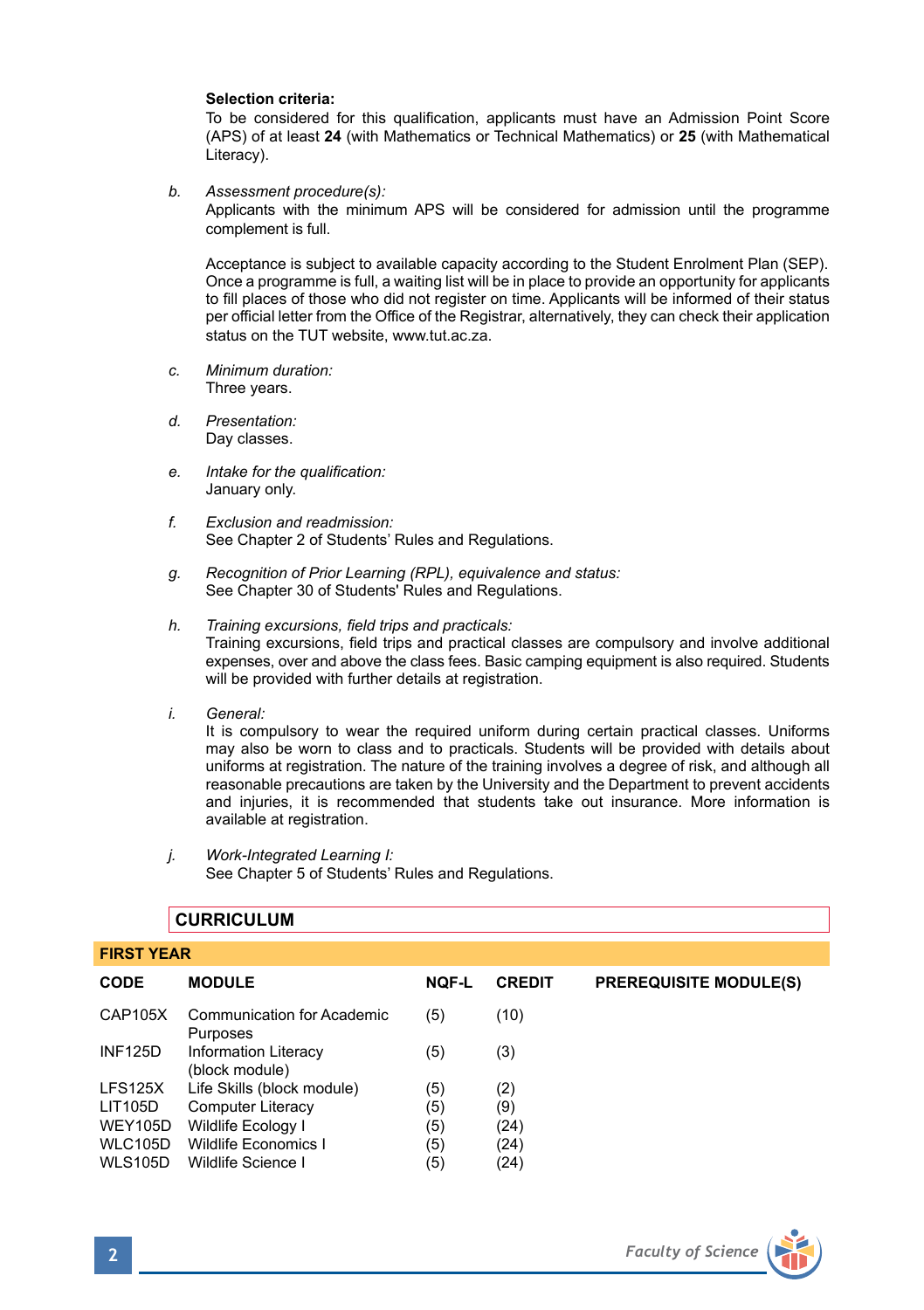| CODE                                                                                                                                                                                                                                                                                              | <b>MODULE</b>                                                                                                                                                                    | NOF-L                           | <b>CREDIT</b>                        | <b>PREREQUISITE MODULE(S)</b>                                       |  |  |  |  |  |
|---------------------------------------------------------------------------------------------------------------------------------------------------------------------------------------------------------------------------------------------------------------------------------------------------|----------------------------------------------------------------------------------------------------------------------------------------------------------------------------------|---------------------------------|--------------------------------------|---------------------------------------------------------------------|--|--|--|--|--|
| EHS206D<br>RSC205D<br><b>WLC206D</b><br><b>WLS206D</b>                                                                                                                                                                                                                                            | Earth Science I<br>Rangeland Science I<br>Wildlife Economics II<br>Wildlife Science II<br>WMG206D Wildlife Management II                                                         | (6)<br>(5)<br>(6)<br>(6)<br>(6) | (18)<br>(18)<br>(24)<br>(24)<br>(24) | Wildlife Economics I<br>Wildlife Science I<br>Wildlife Management I |  |  |  |  |  |
|                                                                                                                                                                                                                                                                                                   | plus one of the following modules (after completing any three of the following modules:<br>Wildlife Ecology I, Wildlife Economics I, Wildlife Management I, Wildlife Science I): |                                 |                                      |                                                                     |  |  |  |  |  |
| LMG206D<br><b>WUT206D</b>                                                                                                                                                                                                                                                                         | Lodge Management I<br><b>Wildlife Utalization I</b>                                                                                                                              | (6)<br>(6)                      | (12)<br>(12)                         |                                                                     |  |  |  |  |  |
|                                                                                                                                                                                                                                                                                                   | TOTAL CREDITS FOR THE SECOND YEAR:                                                                                                                                               |                                 | 120                                  |                                                                     |  |  |  |  |  |
| <b>THIRD YEAR</b><br>After completion of first- and second-year modules.                                                                                                                                                                                                                          |                                                                                                                                                                                  |                                 |                                      |                                                                     |  |  |  |  |  |
| CODE                                                                                                                                                                                                                                                                                              | <b>MODULE</b>                                                                                                                                                                    | <b>NOF-L</b>                    | <b>CREDIT</b>                        | <b>PREREQUISITE MODULE(S)</b>                                       |  |  |  |  |  |
| <b>WWI306D</b>                                                                                                                                                                                                                                                                                    | Work-Integrated Learning I                                                                                                                                                       | (6)                             | (120)                                |                                                                     |  |  |  |  |  |
|                                                                                                                                                                                                                                                                                                   |                                                                                                                                                                                  |                                 |                                      |                                                                     |  |  |  |  |  |
|                                                                                                                                                                                                                                                                                                   | TOTAL CREDITS FOR THE THIRD YEAR:                                                                                                                                                |                                 | 120                                  |                                                                     |  |  |  |  |  |
|                                                                                                                                                                                                                                                                                                   | TOTAL CREDITS FOR THE QUALIFICATION:                                                                                                                                             |                                 | 360                                  |                                                                     |  |  |  |  |  |
|                                                                                                                                                                                                                                                                                                   |                                                                                                                                                                                  |                                 |                                      |                                                                     |  |  |  |  |  |
| MODULE INFORMATION (OVERVIEW OF SYLLABUS)                                                                                                                                                                                                                                                         |                                                                                                                                                                                  |                                 |                                      |                                                                     |  |  |  |  |  |
| The syllabus content is subject to change to accommodate industry changes. Please note that a more de-<br>tailed syllabus is available at the Department or in the study guide that is applicable to a particular module. At<br>time of publication, the syllabus content was defined as follows: |                                                                                                                                                                                  |                                 |                                      |                                                                     |  |  |  |  |  |
| $\mathbf c$                                                                                                                                                                                                                                                                                       |                                                                                                                                                                                  |                                 |                                      |                                                                     |  |  |  |  |  |
| <b>COMMUNICATION FOR ACADEMIC PURPOSES (CAP105X)</b><br><b>1 X 3-HOUR PAPER</b><br>(Module custodian: Department of Applied Languages)<br>A considerable to condition of Fourtheasts are accompled with from a<br>والمناطب فسيرواه مرسوس والمناطب ومعاونا ومستنقص المتواردة والمستواد والمناد     |                                                                                                                                                                                  |                                 |                                      |                                                                     |  |  |  |  |  |

A workable knowledge of English is an essential skill for any graduate who is required to conduct themselves successfully in a professional working environment. This module will equip students with the competencies required to compose a selection of written texts related to communicating both internally and externally within a professional environment. In addition, the module includes strategies that are essential for the effective communication in various situations, including small groups to avoid unproductive conflict, a multicultural context, etc. (Total tuition time: not available)

### **COMPUTER LITERACY (LIT105D) CONTINUOUS ASSESSMENT**

### *(Module custodian: End User Computing Unit)*

WMG105D Wildlife Management I (5) (24) TOTAL CREDITS FOR THE FIRST YEAR: **120**

**SECOND YEAR** 

Introduction of information literacy. Development of a search strategy and application of a search string to search engines and academic databases. Evaluation of information sources. Ethical and legal use of information. (Total tuition time: not available)

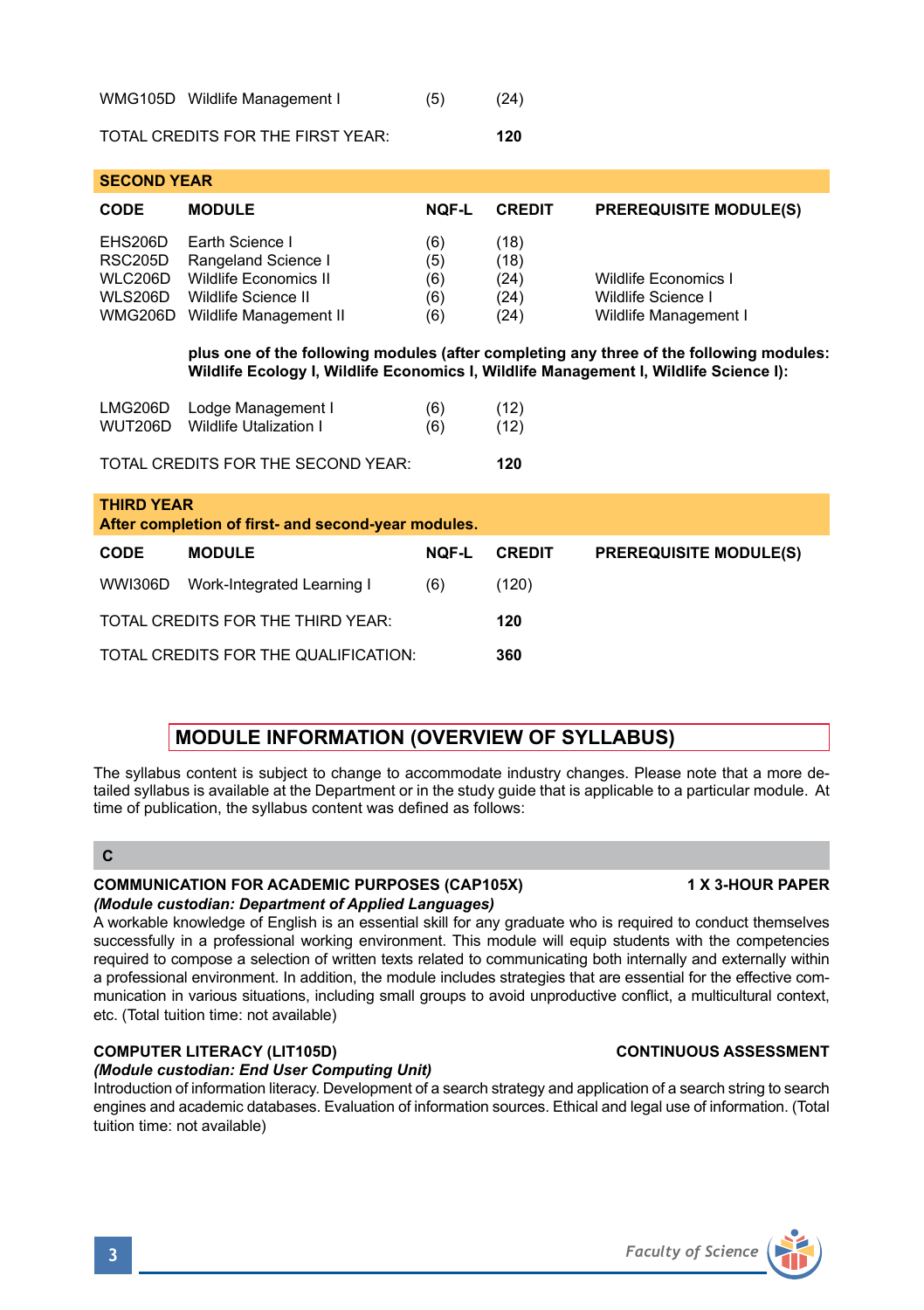# **EARTH SCIENCE I (EHS206D) 1 X 3-HOUR PAPER**

### *(Module custodian: Department of Nature Conservation)*

This module contributes towards understanding of geology, edaphology, soil classification, climatology and cartography as it applies to the ecological management of protected areas and game ranches. Knowledge of areas of specialisation and how that knowledge relates to other fields, such as Edaphology, Geology, and Cartography. (Total tuition time: ± 180 hours)

### **I**

### **INFORMATION LITERACY (INF125D) CONTINUOUS ASSESSMENT**

### *(Module custodian: Directorate of Library and Information Services)*

Introduction of information literacy. Development of a search strategy and application of a search string to search engines and academic databases. Evaluation of information sources. Ethical and legal use of information. (Total tuition time: not available)

# **L**

# **LIFE SKILLS (LFS125X) CONTINUOUS ASSESSMENT**

### *(Module custodian: Directorate of Student Development and Support)*

Academic, personal and socio-emotional skills development for students in higher education. Personal and social dimensions address: effective planning and self-management (goal setting and time management); Adjusting to university life (student life, diversity and change); Intra- and interpersonal skills development (conflict management, self-esteem, relationship management); Effective living (healthy living, HIV education, substance abuse); Academic dimension addresses: academic skills for university (e.g. critical thinking, creativity, managing assignments and assessments). (Total tuition time: not available)

# **LODGE MANAGEMENT I (LMG206D) 1 X 3-HOUR PAPER**

### *(Module custodian: Department of Nature Conservation)*

This module introduces the student to the basic principles and concepts of lodge management, to acquire skills and competencies needed to communicate effectively in a general work environment and specifically in the wildlife and game lodge industry. It also introduces the student to principles and activities on how to manage guests at a lodge in terms of welcoming, entertainment and general hospitality services. Secondly, it addresses Environmental Education (EE) that focuses on introduction to EE in general and sustainable living and development with specific application in the game lodge industry, trends in EE and learner centered and teacher centered activities. Furthermore, the module also introduces guiding principles and focuses on providing the student with a conceptual understanding of guiding, focusing on guiding principles, types of guides, and legal aspects of the guiding trade with specific reference to the game lodge industry. (Total tuition time: ± 120 hours)

### **R**

### **RANGELAND SCIENCE I (RSC205D) 1 X 3-HOUR PAPER**

### *(Module custodian: Department of Nature Conservation)*

This module contributes towards understanding of basic plant morphology (roots, stems and leaves), an introduction to the vegetation units of South Africa and basic rangeland management principles. Furthermore, Veld Management Principles will form a fundamental learning unit. (Total tuition time: ± 180 hours)

# **W**

# **WILDLIFE ECOLOGY I (WEY105D) 1 X 3-HOUR PAPER**

### *(Module custodian: Department of Nature Conservation)*

This module looks at the ecology of individual organisms in terms of the abiotic component of the ecosystem as well as population ecology dynamics with regards to ecological co-actions such as competition, predation, mutualism, amensalism, commensalism and parasitism. Furthermore, the learning module will introduce students to water as a crucial resource for all living organisms. It will contribute to new knowledge regarding water sources, water quality and infrastructure based on ecological principles relevant for wildlife ranches in Southern Africa. These all form fundamental core competencies for game farm managers in the wildlife ranch industry. (Total tuition time: ± 240 hours)